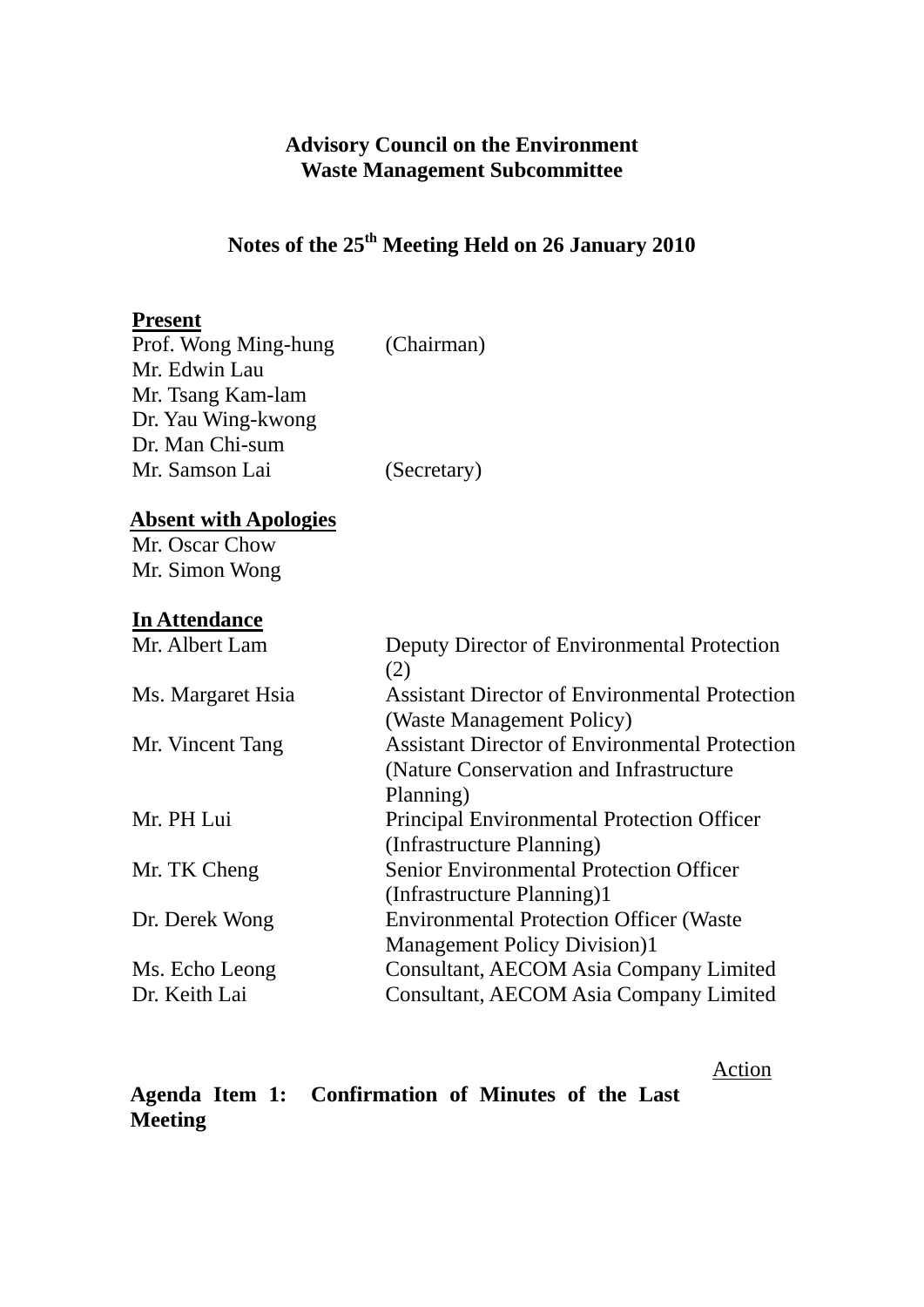1. The draft minutes of the  $24<sup>th</sup>$  meeting held on 27 November 2009 were confirmed without amendment.

#### **Agenda Item 2: Matters Arising**

2. There was no matter arising from the last meeting.

# **Agenda Item 3: Integrated Waste Management Facilities – Sorting and Recycling Plant (Paper WMSC 01/10)**

- 3. The Chairman recapped that the Advisory Council on the Environment (ACE) discussed the Integrated Waste Management Facilities (IWMF) at its meeting on 14 December 2009 and asked the Subcommittee to examine the proposed sorting and recycling plant in a greater detail.
- 4. Mr. Vincent Tang gave a brief introduction to Members on the Government's proposal presented to the ACE. Upon his invitation, Ms Echo Leong presented the various sorting and recycling technologies, including the latest developments in their application internationally and the pros and cons for adoption in Hong Kong.
- 5. A Member enquired about the marketability of the products recovered from the sorting and recycling plant. Ms. Echo Leong explained that by way of mechanical treatment, the plant could recover metals which carried good commercial value. Other recyclables such as paper and plastics could also be sold to recycling trade. Further biological treatment might generate Refuse Derived Fuel or biogas which could be fed into the incinerator as fuel or used for energy generation.
- 6. Noting that the plastic recyclables recovered from mixed waste would normally be contaminated, a Member enquired whether such plastic recyclables could be diverted from feeding into the incinerator. Ms Echo Leong responded that cleaning of the recyclables was technically feasible but such processes might not be commercially sound.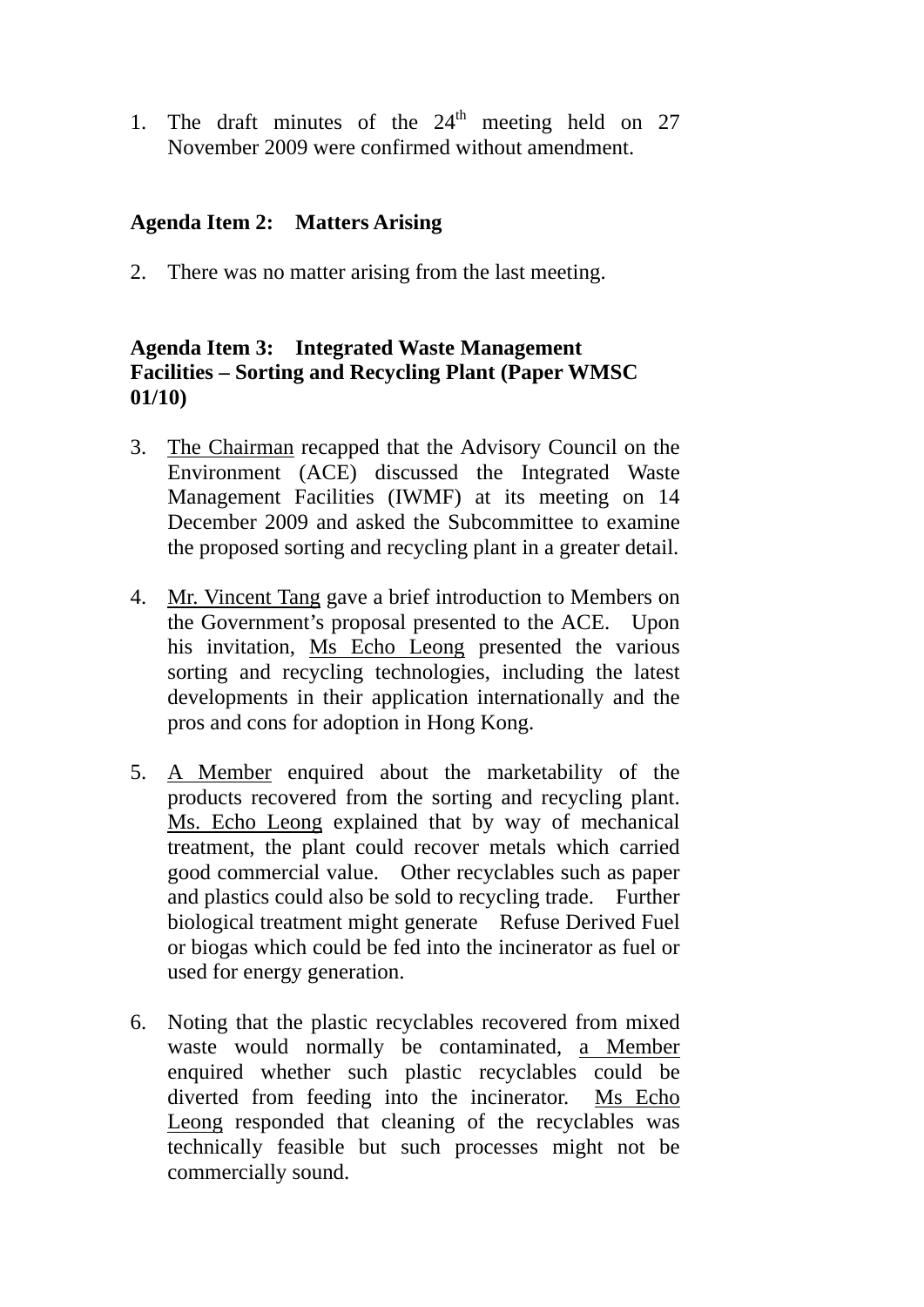- 7. The Chairman remarked that a sorting and recycling plant might not be necessary if there were effective source separation. Mr. Vincent Tang explained that it was the recommendation of both the Advisory Group (AG) and the ACE to adopt a multi-technology approach to tackle the municipal solid waste (MSW) problem in Hong Kong; such recommendation was enshrined in the Government's Policy Framework for the Management of Municipal Solid Waste (2005-2014). A multi-technology approach carried its case since thorough source separation was not widely practiced in Hong Kong. Mr. Albert Lam added that a sorting and recycling plant could also demonstrate to the public that the Government made every effort in recovering useful materials as far as possible before waste was incinerated or landfilled.
- 8. A Member said that the objective of including a non-incineration element in the IWMF project should be carefully considered and conveyed to the public. There should not be misunderstanding that a viable alternative was available to fully replace incineration as the core technology in Hong Kong, although either the Mechanical and Biological Treatment (MBT) or the Mechanical Treatment (MT) technologies were well-proven internationally.
- 9. The meeting went on discussing the MBT option. Ms Echo Leong said that MBT would generally require more land, about 2-3 times of the footprint required by the incinerator for the treatment of the same amount of waste. Except the recyclables, the availability of suitable outlets for the other products coming from the MBT process such as the low quality compost or refuse derived fuel was also a concern. The Chairman agreed, citing the experience from the former composting plant in Chai Wan.
- 10. A Member asked whether the biological process could help reduce the fuel required for the incineration process thereby creating a justification for adopting the technology. Mr. PH Lui and Ms Echo Leong both explained that there would not be any measurable benefit in this aspect.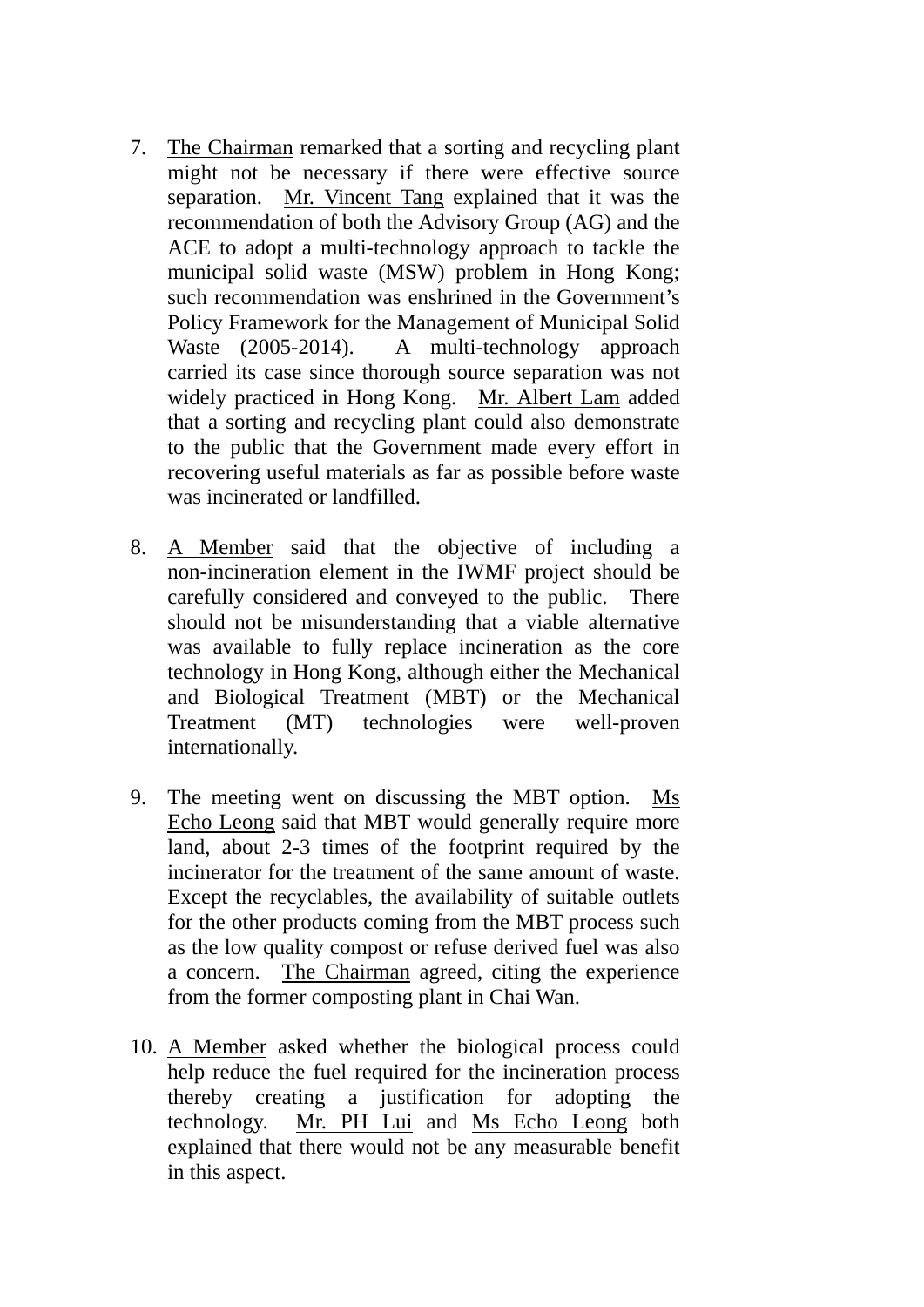- 11. A Member asked whether the sorted materials after mechanical process could be delivered to the future organic waste treatment facilities in Siu Ho Wan for further treatment. Mr. PH Lui said that the treatment facilities in Siu Ho Wan were intended for treatment of source-separated food waste to produce good quality compost, hence it would not be suitable for treating mixed waste after mechanical processing which might contain some contaminants.
- 12. After further deliberation, the Subcommittee reached the consensus that there was no strong justifications in support of adopting the MBT technology in the context of Hong Kong.
- 13. As to whether the MT technology should be adopted, members generally indicated support for the reason that it might reinforce the Government's commitment to minimize the use of incineration and landfilling in our MSW management.
- 14. In response to a Member, Ms. Echo Leong explained that the land requirements under MT and MBT would be similar. On whether the treatment capacity could be scaled up given that biological treatment would no longer be pursued, Mr. Albert Lam said that it would be appropriate to target at the original capacity of 200 tonnes per day which should be prudent for the facility to provide local experience and information for further consideration of applying non-incineration technology for MSW management in Hong Kong. A Member agreed. He noted that a small-scale facility was also in line with the recommendation of the ACE delegation.
- 15. The Chairman concluded that incorporating a MT plant in the IWTF would be appropriate. He undertook to report to the ACE at its next meeting on 8 February 2010. He added debris, dust and odour problems were commonly found during the operation of the MT plant for mixed MSW. While the Subcommittee supported a multi-technology approach, the Government should carry out detailed assessment with a view to properly managing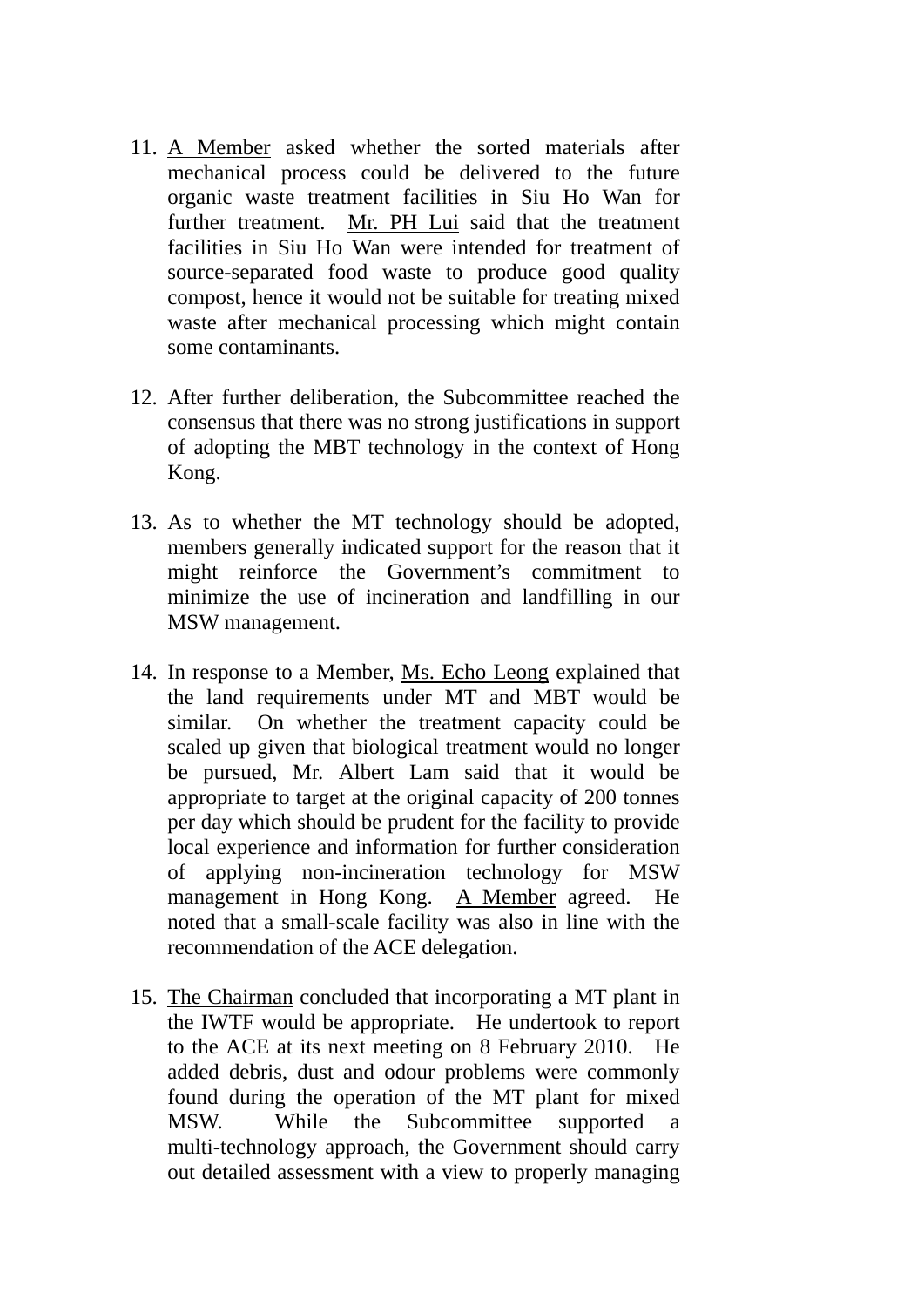such problems.

*[Post-meeting Notes: In the absence of and upon nomination by the Chairman, another member reported the deliberation to the ACE on 8 February 2010.]* 

# **Agenda Item 4: Any Other Business**

#### Paperless Meeting

16. The Chairman recapped that at its meeting on 12 January 2010, the ACE agreed to undertake a trial for conducting paperless meetings at this subcommittee. He invited Members to provide any views so that EPD might take into account in the preparation work.

#### Presentation by Consultants

17. A Member said that presentations by consultants provided useful background information in understanding the subjects being deliberated. Considerations could be given to allowing access to the presentations by the public which might facilitate public engagement. After listening members' initial views, the Chairman said that the matter could be further explored taking into account comments from other ACE members.

#### MSW Charging

18. In response to an enquiry from a Member, Mr. Albert Lam advised that the baseline study on commercial & industrial establishments under the MSW charging was close to completion. Findings would be presented to the Subcommittee once available.

## **Agenda Item 5: Date of Next Meeting**

19. The Secretariat would contact individual member shortly to arrange the next meeting.